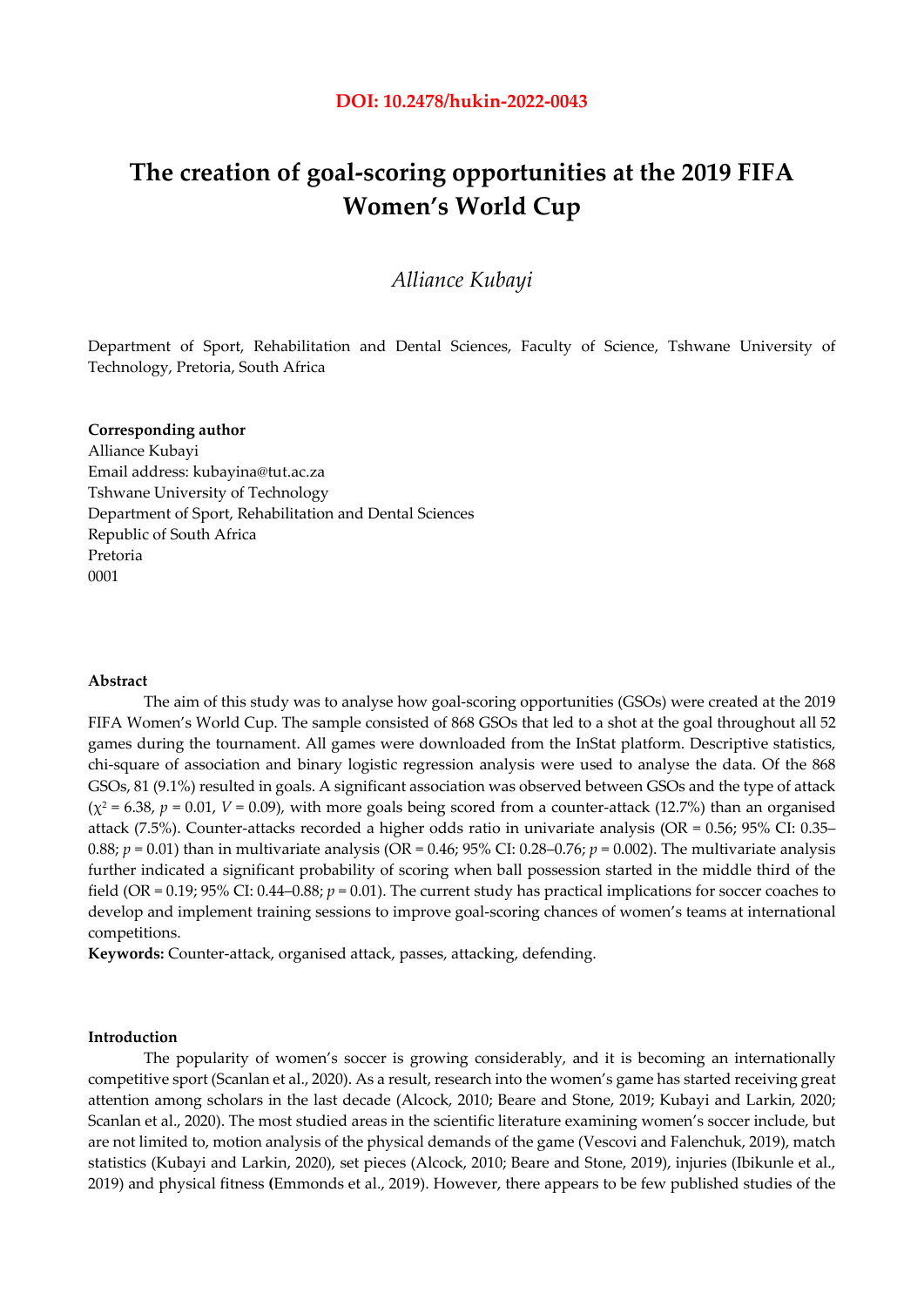women's game that describe effective offensive strategies leading to the creation of goal-scoring opportunities (GSOs) and goals (Scanlan et al., 2020).

One of the few published studies was carried out by Konstadinidou and Tsigilis (2005), who analysed the offensive plays of four top teams (i.e., Brazil, China, Norway and USA) during the 1999 FIFA Women's World Cup. The study found that the main source of Brazil's scoring attempts came from the right offensive zone, using a combination of individual actions and short passes. The scoring attempts of China were executed from the central and left zone using a combination of two or three short and medium-range passes. Norway's scoring attempts were executed through short possession with long balls starting from the defending zone and directed towards the opponent's half. The USA's scoring attempts came from the central zones, using short ball possession with short and medium-range passes (Konstadinidou and Tsigilis, 2005).

While Konstadinidou and Tsigilis's (2005) study provided baseline information on goal-scoring attempts in women's soccer, it was limited to four teams playing in 20 matches of the tournament. In view of the limited number of teams and games selected (or available) for analysis, it is essential to analyse all matches from the tournament in order to provide a true reflection of GSOs across the whole competition (Kubayi and Larkin, 2019). It should also be noted that Konstadinidou and Tsigilis's study consisted of the data for a tournament played over 20 years ago, and the game of soccer has evolved in terms of rules, the style of play, formations and technological advances (e.g., video assistant referee) (Kubayi and Larkin, 2019; Wallace and Norton, 2014).

 Mara et al. (2012) also investigated attacking strategies leading to GSOs in high-level women's soccer. The results indicated that 24% of goals resulted from crosses. The findings further showed that attacking through the wide areas of the field was the most effective strategy for creating GSOs in women's soccer. Ibáñez et al. (2018) explored the impact of scoring first on the final match outcome during the 2015/2016 Spanish women's soccer league season. It was found that scoring first increased from 2.8 to 11.1 times the winning chances. The authors further indicated that the better the ranking position, the higher the chances to score first. However, the aforementioned studies were limited to a domestic league competition, and previous studies have demonstrated that the playing styles are different between competitions (e.g., domestic vs. international competitions) (Gómez et al., 2013; Kubayi and Larkin, 2019).

 More recently, Scanlan et al. (2020) investigated factors related to the creation of GSOs at the 2015 FIFA Women's World Cup. The findings showed that from 390 GSOs, 95 resulted in a goal being scored, while 295 of these attempts were unsuccessful. A significant difference was observed between the various zones of possession gain leading to the creation of GSOs. The areas where GSOs most commonly began was in the three midfield zones (midfield right 13%; midfield centre 27%; midfield left 16%) and the attacking centre zone. The most commonly observed type of possession leading to GSOs was due to a misplaced pass or an interception (Scanlan et al., 2020). However, their study only considered shots deemed to have been on the target, which may not constitute a complete representation of GSOs across the tournament.

 In light of the limitations of previous studies examining women's soccer (i.e., Konstadinidou and Tsigilis, 2005; Mara et al., 2012; Scanlan et al., 2020), the current study seeks to provide a true representation of how GSOs were created at the 2019 FIFA Women's World Cup. Such research may help women's soccer coaches in developing and implementing offensive strategies to enhance the chances of scoring goals in elite international competitions.

# **Methods**

# *Sample and data source*

Match data were collected from all 52 games played during the 2019 FIFA Women's World Cup. All games were downloaded from the InStat platform and subsequently analysed by the investigator. The sample comprised 1,244 GSOs that led to a shot at goal, but 376 (30.2%) set-piece (i.e., corner kicks, free kicks and penalties) shots were excluded from the analysis. Therefore, the final sample consisted of 868 GSOs for analysis.

#### *Performance variables*

Performance indicators included the type of attack (i.e., organised attack and counter-attack), initial opponent pressure (i.e., initial pressure and non-initial pressure), the number of passes (i.e., short, medium and long possession), pass length (i.e., long, short and mixed passes), the possession starting zone (i.e., defensive, middle and offensive thirds), final opponent pressure (i.e., final pressure and non-final pressure)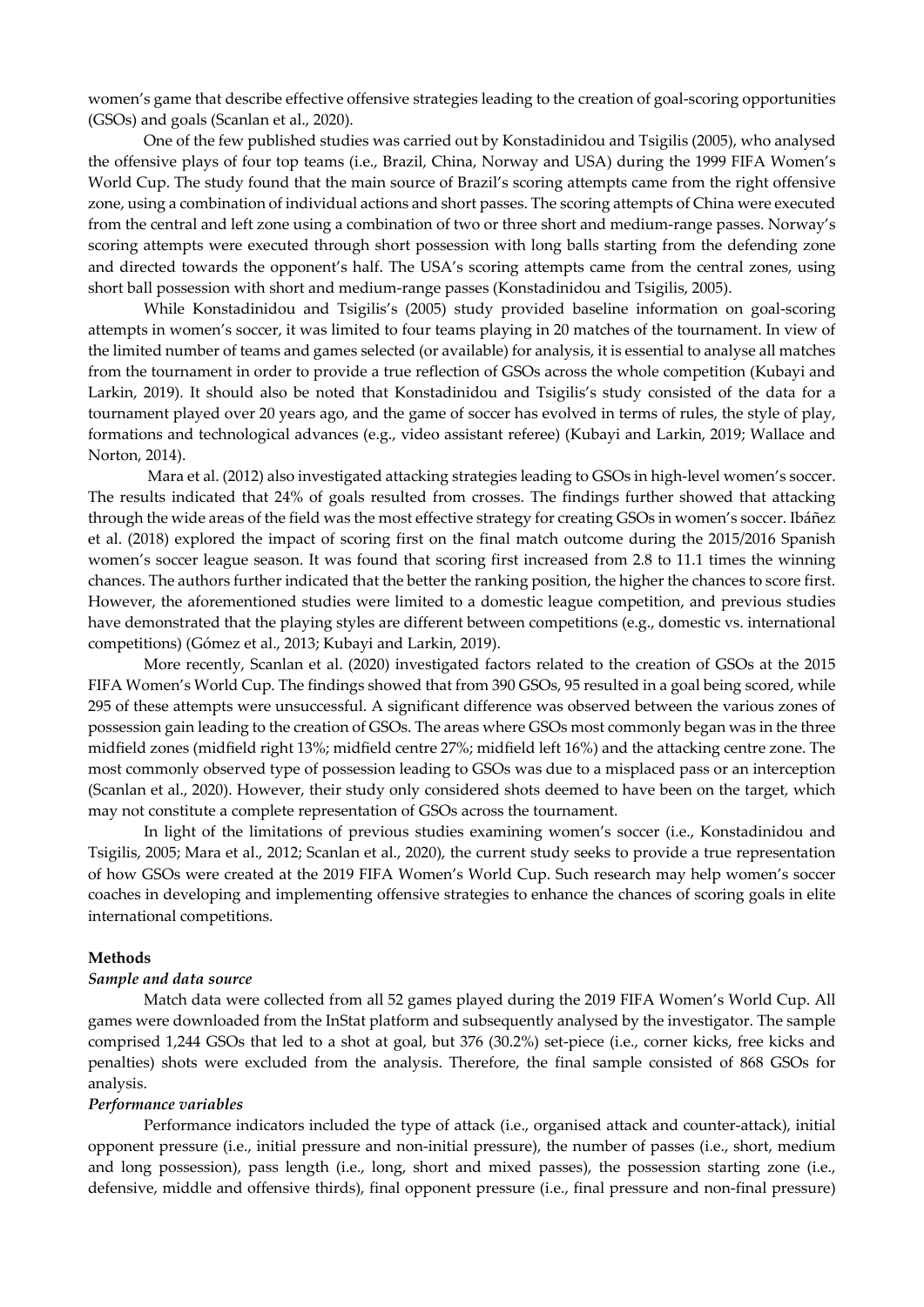and the type of finishing (i.e., finishing on the ground, volley and header) (Gonzalez-Rodenas et al., 2020; Kubayi, 2020; Pulling et al., 2018; Tenga et al., 2010a). The operational definitions are provided in Table 1. *Reliability assessment* 

The inter-operator test was conducted to determine the reliability of GSOs. Prior to data collection, a postgraduate student underwent a one-day training session on how to code the data. This session was conducted by the researcher who had more than four years of experience in match analysis at a semiprofessional level. Consequently, a total of 50 GSOs were analysed independently by the researcher and a trained operator. The overall Kappa value was 0.71, which showed good strength of agreement between the observers (Altman, 1991).

#### *Data analysis*

Descriptive statistics and chi-square of association were used to analyse the data. Furthermore, a binary logistic regression analysis was carried out to determine whether GSOs were associated with the type of attack, initial opponent pressure, the number of passes, pass length, the possession starting zone, final opponent pressure and the type of finishing. First, univariate analysis was undertaken for each independent variable separately to examine association with the dependent variable. Second, multivariate analysis was computed by including all independent variables in a single step, to assess their associations with GSOs. The level of significance was set at 0.05. All statistical analyses were conducted using the SPSS® version 26.

# **Results**

Of the 868 GSOs, 81 (9.1%) resulted in goals. Table 2 shows descriptive statistics and chi-square of association for the studied variables. There was a significant association between GSOs and the type of attack  $(\chi^2 = 6.38, p = 0.01)$ . A greater number of GSOs were created when teams adopted an organised attack (64.6%) as opposed to a counter-attack (35.4%). However, more goals were scored when teams used a counter-attack (12.7%) compared to an organised attack (7.5%). No significant ( $p > 0.05$ ) association was found between GSOs and initial opponent pressure. More goals were scored without initial defensive opponent pressure (10.2%) compared to when there was pressure (6.7%).

Most goals were scored following long possession (10.8%), as compared to medium (9.9%) and short (8.2%) possession. There was no significant ( $p > 0.05$ ) association between GSOs and pass length. A large proportion of goals were scored by means of mixed (10.7%) and short (9.1%) passes, as compared to a long pass (2.4%). Furthermore, most shots were taken when the ball possession started from the middle third of the field (62.1%), with 10% resulting in goals. More GSOs were created when there was no final pressure from the opponents, as compared to when there was pressure, with 10.4% of shots yielding goals. Finally, a header (12.5%) was the most preferred type of the body used to score goals.

Table 3 presents the result of the binary logistic regression predicting scoring a goal. In both univariate and multivariate analyses, significant associations were observed in the odds ratio between GSOs and the type of attack. However, counter-attacks recorded a higher odds ratio in univariate analysis (OR = 0.56; 95% CI: 0.35–0.88; *p* = 0.01) than in multivariate analysis (OR = 0.46; 95% CI: 0.28–0.76; *p* = 0.002). The multivariate analysis further indicated a significant probability of scoring when ball possession was gained from the middle third of the field (OR = 0.19; 95% CI: 0.44–0.88;  $p = 0.01$ ). No significant ( $p > 0.05$ ) associations were found between GSOs and other variables (i.e., initial opponent pressure, the number of passes, pass length, final opponent pressure and the type of finishing).

# **Discussion**

The purpose of this study was to analyse GSOs at the 2019 FIFA Women's World Cup. The findings showed that 9.1% of GSOs resulted in a goal. This percentage is lower than that described by Gonzalez-Rodenas et al. (2020) who found that 15.2% of shots were converted into goals in the top four European professional domestic leagues (i.e., English Premier League, German Bundesliga, Italian Serie A and Spanish La Liga). Furthermore, the current scoring rate (9.1/1) is low compared to the previously reported ratios for conversions of shots into goals (9.8/1–12.8/1) from the past three FIFA World Cup tournaments for men (Gonzalez-Rodenas et al., 2020). While it was not within the scope of this investigation to compare GSOs between men's and women's competitions, the discrepancy in the scoring rate could be attributed to the fact that shots from set-pieces were excluded in the current study. It should be acknowledged that a greater frequency of shot-at-goal outcomes in women's soccer is mainly created from corner kicks (Mara et al., 2012).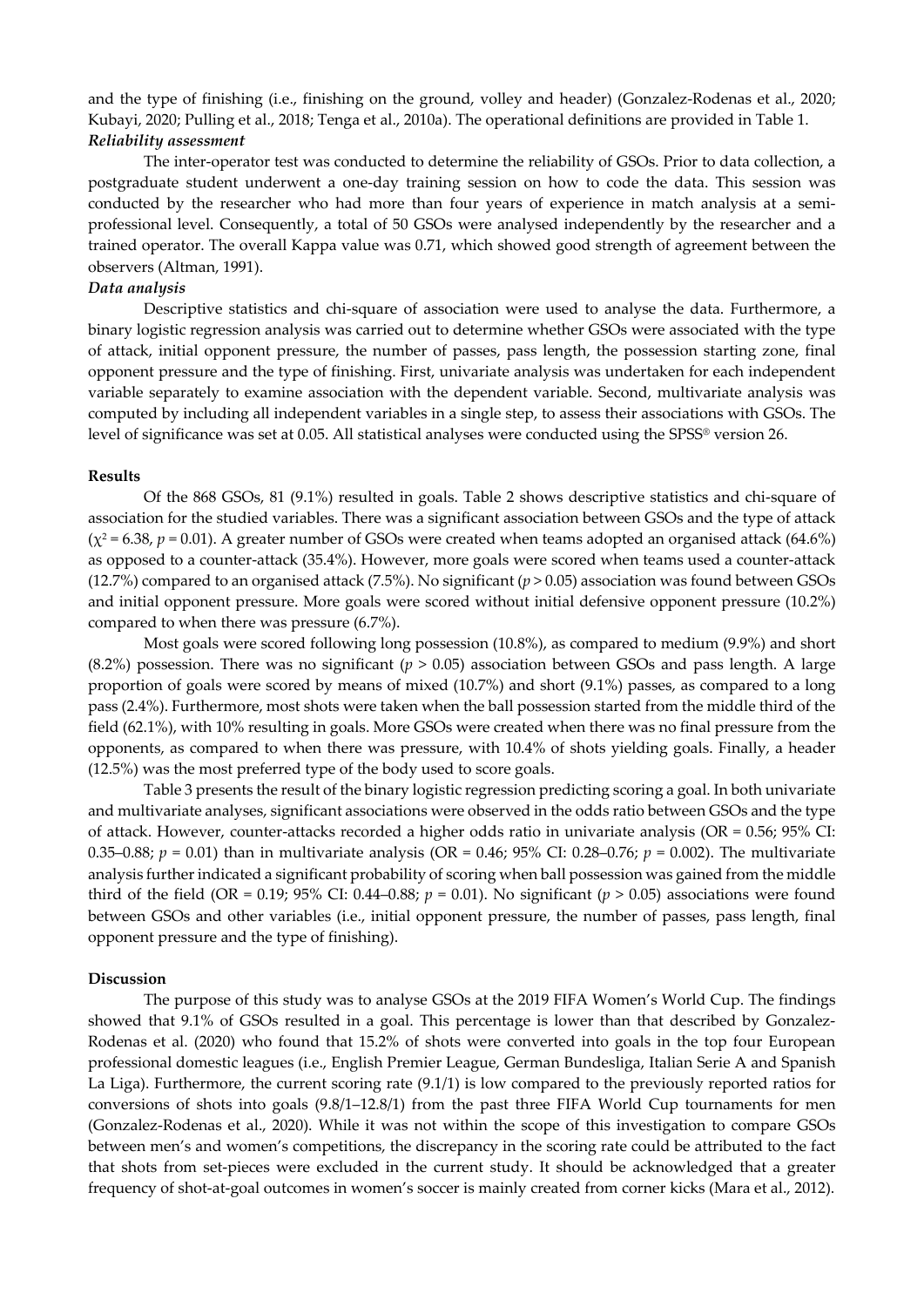A key finding of this study is that both univariate and multivariate analyses indicated counter-attacks as being significantly effective in creating GSOs compared to organised attacks, which supports the findings of Tenga et al. (2010b). This study substantiates Scanlan et al.'s (2020) assertion that the quicker the transition to attack, the greater the chance of scoring goals. It is worth mentioning that teams may adopt a counterattacking style of play in an attempt to take advantage of imbalances in the opponent's defence and thus increase the chances of scoring (Tenga et al., 2010b; Tenga and Sigmundstad, 2011). This is attributed to the fact that the nature of the counter-attack strategy requires a swift transition from one end of the pitch to another, such that the opposing team fails to regain its defensive balance (Tenga and Sigmundstad, 2011). Therefore, soccer coaches of women's teams should implement training programmes which encourage a counter-attacking playing style so that they can gain an advantage over their opponents.

 Another key result was a significant association between GSOs and the possession starting zone. The multivariate analysis showed that a team was likely to score when the ball possession started from the middle third of the field. This result is consistent with that found by Scanlan et al. (2020) who reported the three midfield zones and the central attacking zone as the most effective areas for gaining possession of the ball and creating an opportunity to score a goal during the 2015 FIFA Women's World Cup. Thus, soccer coaches should consider designing match training scenarios to identify the right moments to exert more pressure on the opponents in the middle third of the field to regain possession and immediately penetrate to increase the chances of scoring goals.

 Most goals were scored from longer possession as opposed to shorter sequences of passing. A possible explanation for this finding could be that a high number of consecutive passes (five passes or more) may be more effective in exploiting imbalances in the opponent's defence (Tenga et al., 2010b). From a practical perspective, soccer coaches of women's teams should implement training sessions that involve long passing sequences in an attempt to penetrate the defensive line to improve GSOs. In addition, a higher number of goals were scored when there was no initial or final defensive pressure from opposition players. This result demonstrates that the role of the defensive player in applying pressure is essential, and soccer coaches should consider coaching the appropriate distances of defensive pressure in training scenarios that involve open play (Pulling et al., 2018).

 The current study found that a greater number of goals were scored using short passes in contrast to long passes. A plausible reason for this finding could be that long balls are more likely to result in a loss of ball possession compared to short passes (Mara et al., 2012). Also, playing long balls to the final third of the field may not be an effective offensive tactic in women's soccer because previous research has demonstrated that women do not have the ability to continuously run onto long balls in the opponent's half as effectively as men (Mara et al., 2012; Mujika et al., 2009). From a practical standpoint, emphasis needs to be placed on keeping ball possession by means of using short passes to move the ball forward into an appropriate goalscoring zone (Mara et al., 2012). Thus, coaches should develop training sessions which involve small-sided games, with the aim of retaining ball possession for longer periods, thereby encouraging women players to avoid playing long balls.

# **Conclusions**

The findings of this study highlighted that most goals were scored from counter-attacks, as compared to organised attacks. Additionally, teams scored more goals from long possession sequences than from short ones. A greater number of goals were scored using short than long passes. The highest number of goals were scored with ball possession starting in the middle third of the field. More goals were scored when there was no initial or final pressure from the opponents than when there was pressure. The findings of this study may be useful for soccer coaches in improving goal-scoring abilities at women's international competitions.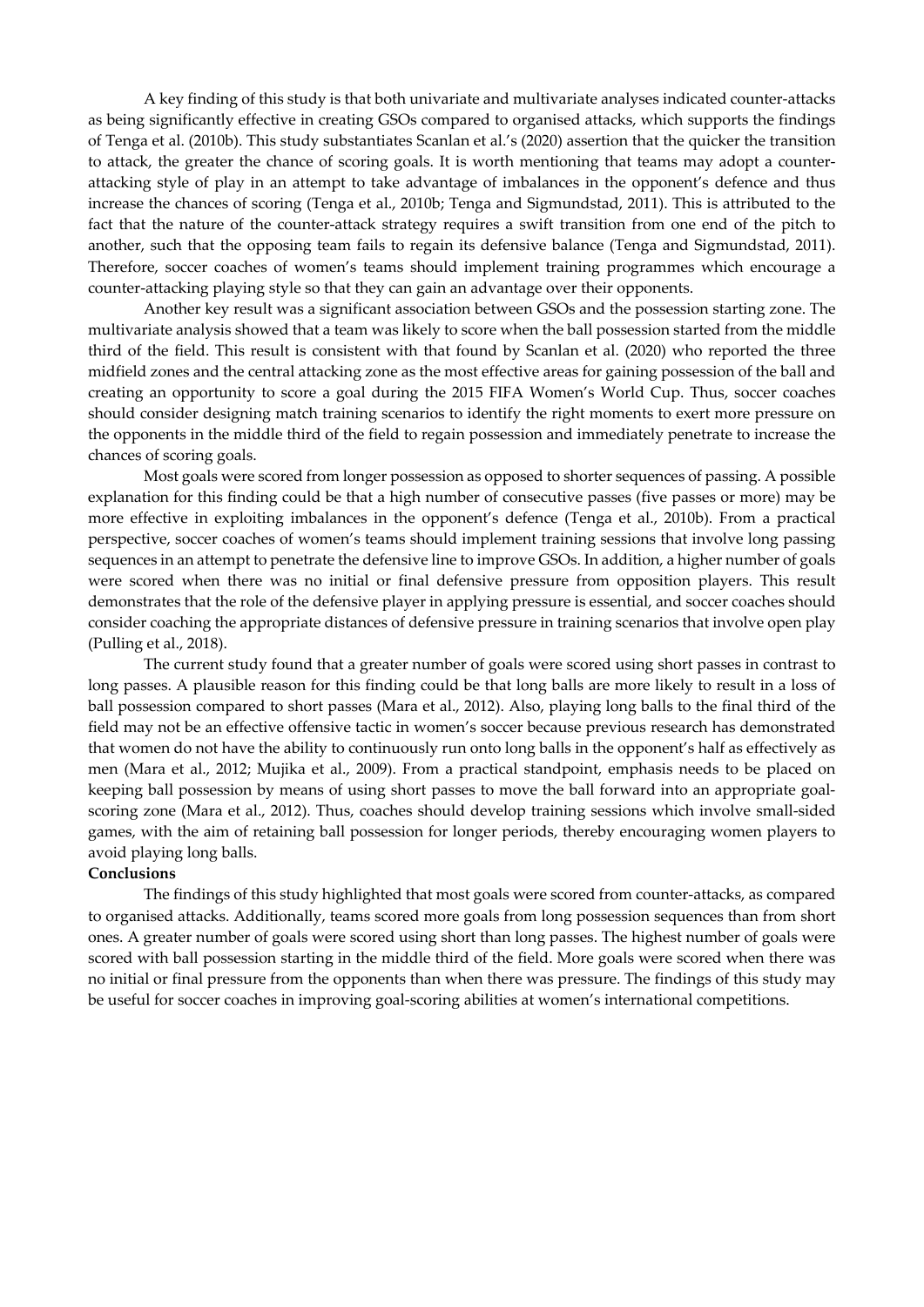## **References**

- Alcock, A. (2010). Analysis of direct free kicks in the women's football World Cup 2007. *European Journal of Sport Science*, 10(4), 279–284. https://doi.org/10.1080/ 17461390903515188
- Altman, D. G. (1991). *Some common problems in medical research. Practical statistics for medical research*. London: Chapman & Hall.
- Beare, H., & Stone, J. A. (2019). Analysis of attacking corner kick strategies in the FA women's super league 2017/2018. *International Journal of Performance Analysis in Sport*, 19(6), 893–903. https://doi.org/10.1080/24748668.2019.1677329
- Emmonds, S., Morris, R., Murray, E., Robinson, C., Turner, L., & Jones, B. (2017). The influence of age and maturity status on the maximum and explosive strength characteristics of elite youth female soccer players. *Science and Medicine in Football*, 1(3), 209–215. https://doi.org/10.1080/24733938.2017.1363908
- Gómez, M. A., Lago-Peñas, C., & Pollard, R. (2013). Situational variables. In T, McGarry., P, O'Donoghue., & J, Sampaio (Eds.), *Handbook of sports performance analysis* (pp. 259–269). Oxon: Routledge.
- Gonzalez-Rodenas, J., Mitrotasios, M., Aranda, R., & Armatas, V. (2020). Combined effects of tactical, technical and contextual factors on shooting effectiveness in European professional soccer. *International Journal of Performance Analysis in Sport*, 20(2), 280–293. https://doi.org/10.1080/24748668.2020.1743163
- Ibáñez, S. J., Pérez-Goye, J. A., Courel-Ibáñez, J., & García-Rubio, J. (2018). The impact of scoring first on match outcome in women's professional football. *International Journal of Performance Analysis in Sport*, 18(2), 318–326. https://doi.org/10.1080/24748668.2018.1475197
- Ibikunle, P. O., Efobi, K. C., Nwankwo, M. J., & Ani, K. U. (2019). UEFA model in identification of types, severity and mechanism of injuries among footballers in the Nigerian Women's Premier League. *BMJ Open Sport & Exercise Medicine*, 5(1):e000386. https://doi.org/10.1136/bmjsem-2018-000386.
- Konstadinidou, X., & Tsigilis, N. (2005). Offensive playing profiles of football teams from the 1999 Women's World Cup finals. *International Journal of Performance Analysis in Sport*, 5(1), 61–71. https://doi.org/10.1080/24748668.2005.11868316
- Kubayi, A. (2020). Analysis of goal scoring patterns in the 2018 FIFA World Cup. *Journal of Human Kinetics*, 71: 205–210. https://doi.org/10.2478/hukin-2019-0084
- Kubayi, A., & Larkin, P. (2019). Analysis of teams' corner kicks defensive strategies at the FIFA World Cup 2018. *International Journal of Performance Analysis in Sport*, 19(5), 809–819. https://doi.org/10.1080/24748668.2019.1660547
- Kubayi, A., & Larkin, P. (2020). Technical performance of soccer teams according to match outcome at the 2019 FIFA Women's World Cup. *International Journal of Performance Analysis in Sport*, 20(5), 908–916. https://doi.org/10.1080/24748668.2020.1809320
- Mara, J., Wheeler, K., & Lyons, K. (2012). Attacking strategies that lead to goal scoring opportunities in high level women´s football. *International Journal of Sports Science and Coaching*, 7(3), 565–577. https://doi.org/10.1260/1747-9541.7.3.565
- Mujika, I., Santisteban, J., Impellizzeri, F., & Castagna, C. (2009). Fitness determinants of success in men's and women's football. *Journal of Sports Sciences*, 27(2), 107–114. doi: 10.1080/02640410802428071
- Pulling, C., Eldridge, D., Ringshall, E., & Robins, M. T. (2018). Analysis of crossing at the 2014 FIFA World Cup. *International Journal of Performance Analysis in Sport*, 18(4), 657–677. https://doi.org/10.1080/24748668.2018.1509255
- Scanlan, M., Harms, C., Wilkie, J. C., & Ma'ayah. F. (2020). The creation of goal scoring opportunities at the 2015 women's world cup. *International Journal of Sports Science and Coaching*, 15(5-6), 803–808. https://doi.org/10.1177/1747954120942051
- Tenga, A., Holme, I., Ronglan, L., & Bahr, R. (2010a). Effect of playing tactics on achieving score-box possessions in a random series of team possessions from Norwegian professional soccer matches. *Journal of Sports Sciences*, 28(3), 245–255. https://doi.org/10.1080/02640410903502766
- Tenga, A., Holme, I., Ronglan, L., & Bahr, R. (2010b). Effect of playing tactics on goal scoring in Norwegian professional soccer. *Journal of Sports Sciences*, 28(3), 237–244. https://doi.org/10.1080/02640410903502774
- Tenga, A., & Sigmundstad, E. (2011). Characteristics of goal-scoring possessions in open play: Comparing the top, in-between and bottom teams from professional soccer league. *International Journal of Performance Analysis in Sport,* 11(3), 545–552. . https://doi.org/10.1080/24748668.2011.11868572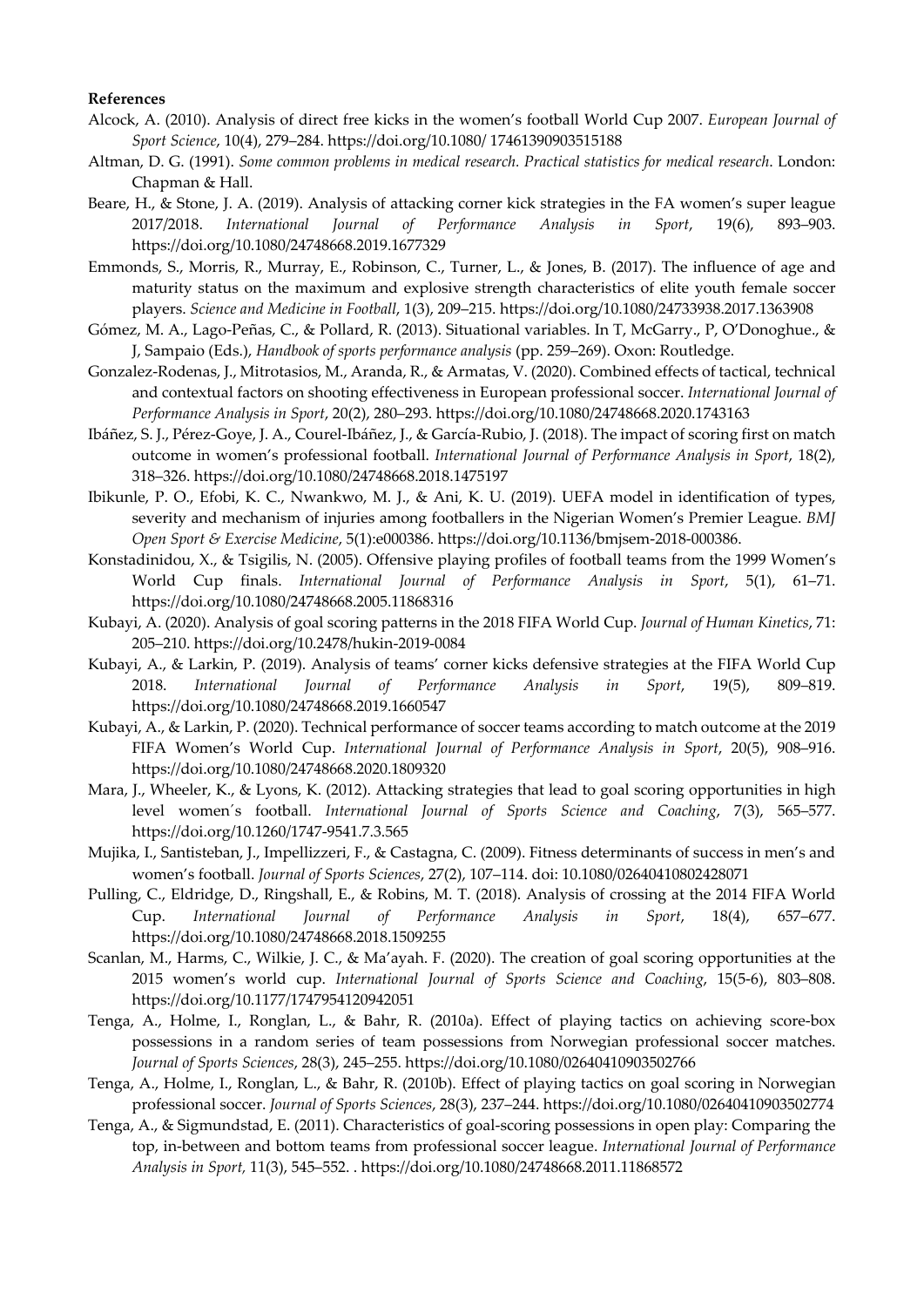- Vescovi, J. D., & Falenchuk, O. (2019). Contextual factors on physical demands in professional women's soccer: Female athletes in motion study. *European Journal of Sport Science*, 19(2), 141–146. https://doi.org/10.1080/17461391.2018.1491628
- Wallace, J. L., & Norton, K. I. (2014). Evolution of World Cup soccer final games 1966–2010: Game structure, speed and play patterns. *Journal of Science and Medicine in Sport*, 17(2): 223–22. https://doi.org/10.1016/j.jsams.2013.03.016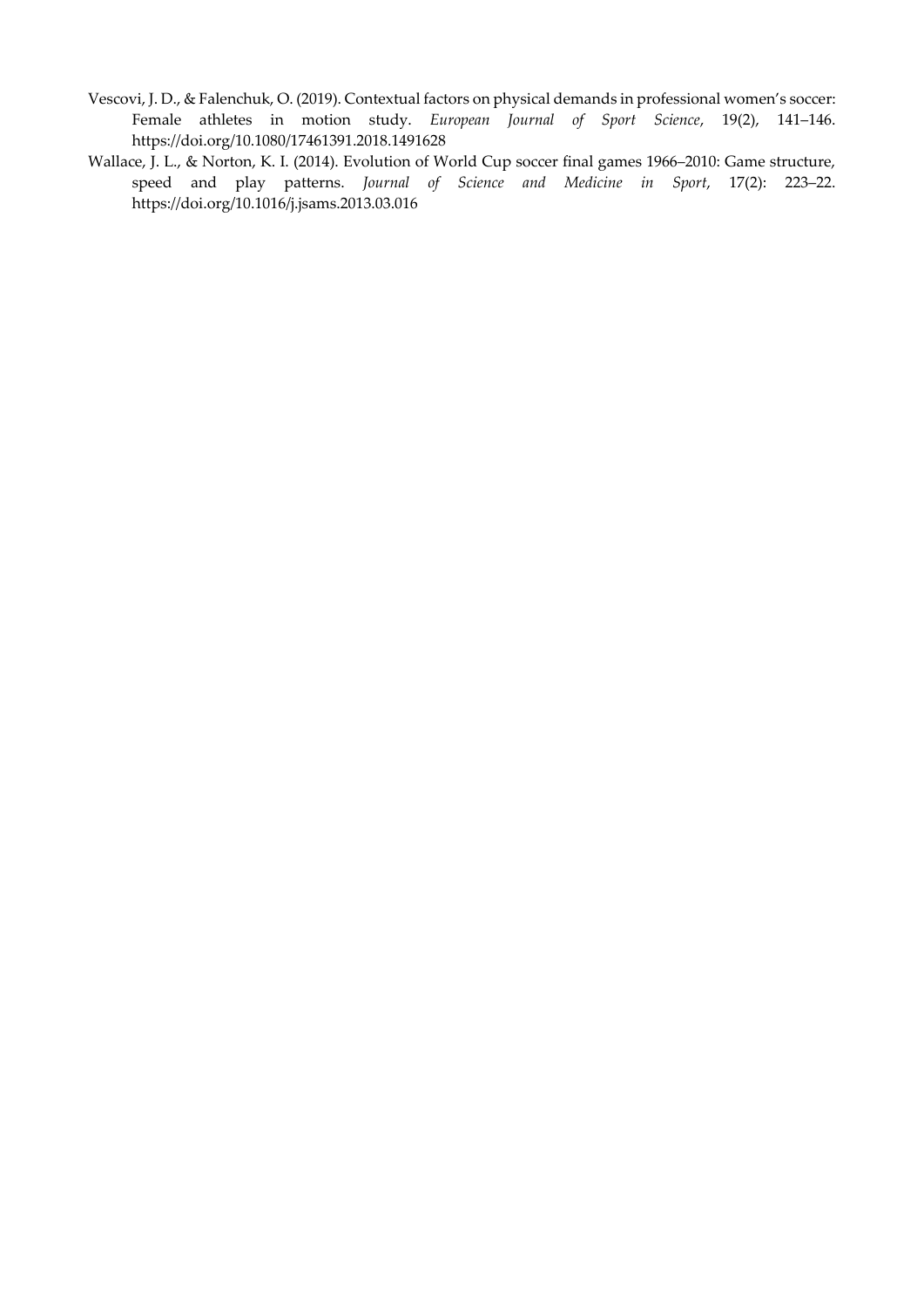| Table 1. Operational definitions of the key performance variables on goal scoring (Gonzalez-Rodenas et al., |
|-------------------------------------------------------------------------------------------------------------|
| 2020; Kubayi, 2020; Pulling et al., 2018; Tenga et al., 2010a).                                             |

| Variable                           | Operational definition                                                                                                                                                                                                                                                                                                                                                                                                                                                                                                                                                                                                                                                                                                                                                                                                                                                                                                                                                                                                                                      |  |  |  |  |  |  |
|------------------------------------|-------------------------------------------------------------------------------------------------------------------------------------------------------------------------------------------------------------------------------------------------------------------------------------------------------------------------------------------------------------------------------------------------------------------------------------------------------------------------------------------------------------------------------------------------------------------------------------------------------------------------------------------------------------------------------------------------------------------------------------------------------------------------------------------------------------------------------------------------------------------------------------------------------------------------------------------------------------------------------------------------------------------------------------------------------------|--|--|--|--|--|--|
| Type of attack                     |                                                                                                                                                                                                                                                                                                                                                                                                                                                                                                                                                                                                                                                                                                                                                                                                                                                                                                                                                                                                                                                             |  |  |  |  |  |  |
| Organised attack<br>Counter-attack | Starts by winning the ball in play and progresses either (a) without utilising or attempting to<br>utilise a degree of imbalance, or (b) by creating or attempting to create a degree of imbalance by<br>using late (third or later, evaluated qualitatively) penetrative pass or dribble. Not utilising a<br>degree of imbalance means seeking penetration in such a way that a defending team manages<br>to regain a high degree of balance before the end of team possession. Elaborate attacks often<br>progress relatively slowly.<br>Starts by winning the ball in play and progresses by either (a) utilising or attempting to utilise a<br>degree of imbalance from start to the end, or (b) creating or attempting to create a degree of<br>imbalance from start to the end by using early (i.e. first or second, evaluated qualitatively)<br>penetrative pass or dribble. Utilising a degree of imbalance means seeking penetration in such<br>a way that a defending team fails to regain a high degree of balance from start to the end of team |  |  |  |  |  |  |
|                                    | possession.                                                                                                                                                                                                                                                                                                                                                                                                                                                                                                                                                                                                                                                                                                                                                                                                                                                                                                                                                                                                                                                 |  |  |  |  |  |  |
| Initial opponent pressure          |                                                                                                                                                                                                                                                                                                                                                                                                                                                                                                                                                                                                                                                                                                                                                                                                                                                                                                                                                                                                                                                             |  |  |  |  |  |  |
| Initial pressure                   | One or several opponent players pressure the attackers within the first 3 s of the possession and<br>are always located within 1.5 m of the first attackers.                                                                                                                                                                                                                                                                                                                                                                                                                                                                                                                                                                                                                                                                                                                                                                                                                                                                                                |  |  |  |  |  |  |
| Non-initial pressure               | None of the players pressures the attackers during the first 3 s of the possession.                                                                                                                                                                                                                                                                                                                                                                                                                                                                                                                                                                                                                                                                                                                                                                                                                                                                                                                                                                         |  |  |  |  |  |  |
| Number of passes                   |                                                                                                                                                                                                                                                                                                                                                                                                                                                                                                                                                                                                                                                                                                                                                                                                                                                                                                                                                                                                                                                             |  |  |  |  |  |  |
| Short possession                   | Two or less passes per team possession.                                                                                                                                                                                                                                                                                                                                                                                                                                                                                                                                                                                                                                                                                                                                                                                                                                                                                                                                                                                                                     |  |  |  |  |  |  |
| Medium possession                  | Three or four passes per team possession.                                                                                                                                                                                                                                                                                                                                                                                                                                                                                                                                                                                                                                                                                                                                                                                                                                                                                                                                                                                                                   |  |  |  |  |  |  |
| Long possession                    | Five or more passes per team possession.                                                                                                                                                                                                                                                                                                                                                                                                                                                                                                                                                                                                                                                                                                                                                                                                                                                                                                                                                                                                                    |  |  |  |  |  |  |
| Pass length                        |                                                                                                                                                                                                                                                                                                                                                                                                                                                                                                                                                                                                                                                                                                                                                                                                                                                                                                                                                                                                                                                             |  |  |  |  |  |  |
| Long pass                          | Long passes of 30 m or more estimated distance.                                                                                                                                                                                                                                                                                                                                                                                                                                                                                                                                                                                                                                                                                                                                                                                                                                                                                                                                                                                                             |  |  |  |  |  |  |
| Short pass                         | Shorter estimated distances for short passes.                                                                                                                                                                                                                                                                                                                                                                                                                                                                                                                                                                                                                                                                                                                                                                                                                                                                                                                                                                                                               |  |  |  |  |  |  |
| Mixed pass                         | Combination of long and short passes.                                                                                                                                                                                                                                                                                                                                                                                                                                                                                                                                                                                                                                                                                                                                                                                                                                                                                                                                                                                                                       |  |  |  |  |  |  |
| Possession starting zone           |                                                                                                                                                                                                                                                                                                                                                                                                                                                                                                                                                                                                                                                                                                                                                                                                                                                                                                                                                                                                                                                             |  |  |  |  |  |  |
| Defensive third<br>Middle third    | The third of the playing field estimated from own goal line to the middle third of the field.<br>The third of the playing field estimated from the end of the first third to the final third of the                                                                                                                                                                                                                                                                                                                                                                                                                                                                                                                                                                                                                                                                                                                                                                                                                                                         |  |  |  |  |  |  |
|                                    | field.                                                                                                                                                                                                                                                                                                                                                                                                                                                                                                                                                                                                                                                                                                                                                                                                                                                                                                                                                                                                                                                      |  |  |  |  |  |  |
| Offensive third                    | The third of the playing field estimated from the end of the middle third of the field to the<br>opponent's goal line.                                                                                                                                                                                                                                                                                                                                                                                                                                                                                                                                                                                                                                                                                                                                                                                                                                                                                                                                      |  |  |  |  |  |  |
| Final opponent pressure            |                                                                                                                                                                                                                                                                                                                                                                                                                                                                                                                                                                                                                                                                                                                                                                                                                                                                                                                                                                                                                                                             |  |  |  |  |  |  |
| Final pressure                     | One or several opponent players pressure the final player during the moment of performing the<br>shot (the defender(s) are always located within 1.5 m of the attacker).                                                                                                                                                                                                                                                                                                                                                                                                                                                                                                                                                                                                                                                                                                                                                                                                                                                                                    |  |  |  |  |  |  |
| Non-final pressure                 | There are not defending players that pressure the final player during the moment of shooting.                                                                                                                                                                                                                                                                                                                                                                                                                                                                                                                                                                                                                                                                                                                                                                                                                                                                                                                                                               |  |  |  |  |  |  |
| Type of finishing                  |                                                                                                                                                                                                                                                                                                                                                                                                                                                                                                                                                                                                                                                                                                                                                                                                                                                                                                                                                                                                                                                             |  |  |  |  |  |  |
| Finishing on the ground            | The final player shoots while the ball is on the ground.                                                                                                                                                                                                                                                                                                                                                                                                                                                                                                                                                                                                                                                                                                                                                                                                                                                                                                                                                                                                    |  |  |  |  |  |  |
| Volley                             | The final player shoots at the goal with any part of the body except for the head, while the ball<br>is in the air.                                                                                                                                                                                                                                                                                                                                                                                                                                                                                                                                                                                                                                                                                                                                                                                                                                                                                                                                         |  |  |  |  |  |  |
| Header                             | The final player shoots at the goal using the head, while the ball is in the air.                                                                                                                                                                                                                                                                                                                                                                                                                                                                                                                                                                                                                                                                                                                                                                                                                                                                                                                                                                           |  |  |  |  |  |  |
| Goal effectiveness                 |                                                                                                                                                                                                                                                                                                                                                                                                                                                                                                                                                                                                                                                                                                                                                                                                                                                                                                                                                                                                                                                             |  |  |  |  |  |  |
| Goal                               | After a shot, the ball goes towards the net and it is not blocked by the goalkeeper or any other<br>player.                                                                                                                                                                                                                                                                                                                                                                                                                                                                                                                                                                                                                                                                                                                                                                                                                                                                                                                                                 |  |  |  |  |  |  |
| No goal                            | After shooting, the outcome of the action is any other different from scoring a goal.                                                                                                                                                                                                                                                                                                                                                                                                                                                                                                                                                                                                                                                                                                                                                                                                                                                                                                                                                                       |  |  |  |  |  |  |